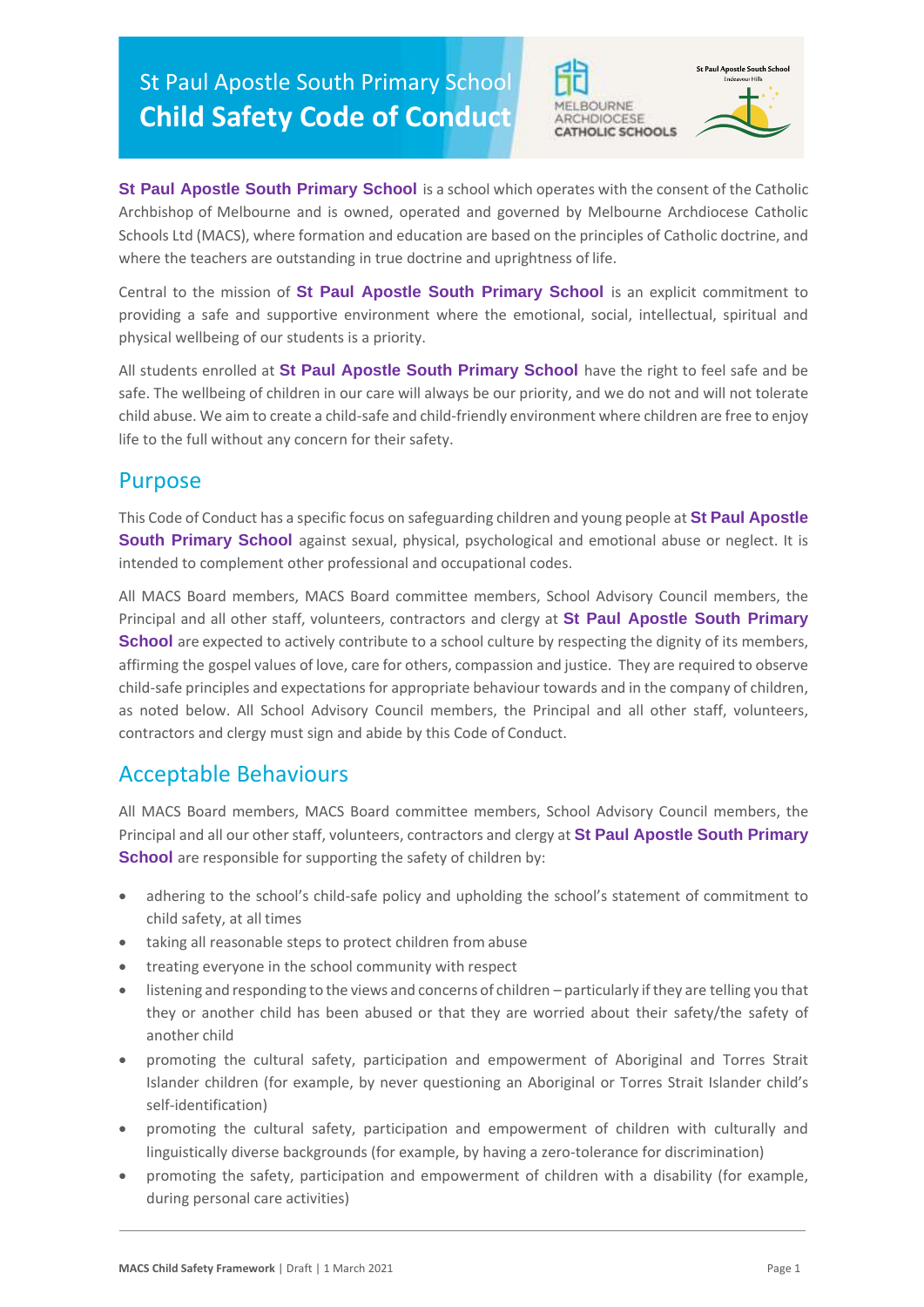- ensuring as far as practicable that adults are not alone with a child
- reporting any allegations of child abuse to the school's leadership (or child safety officer if the school has appointed someone to thisrole)
- understanding and complying with all reporting obligations as they relate to mandatory reporting and reporting under the *Crimes Act 1958* (Vic.)
- reporting any child safety concerns to the school's leadership (or child safety officer if the school has appointed someone to this role)
- ensuring as quickly as possible that the child is safe if an allegation of child abuse is made
- reporting to the Victorian Institute of Teaching (VIT) any charges, committals for trial or convictions in relation to a sexual office by a registered teacher, or specific allegations or concerns about a registered teacher.

# Unacceptable behaviours

All MACS Board members, MACS Board committee members, School Advisory Council members, the Principal and all our other staff, volunteers, contractors and clergy at **St Paul Apostle South Primary School** must not:

- ignore or disregard any suspected or disclosed child abuse
- develop any 'special' relationships with children that could be seen as favouritism (for example, the offering of gifts or special treatment for specific children)
- exhibit behaviours with children which may be construed as unnecessarily physical (for example, inappropriate sitting on laps)
- put children at risk of abuse (for example, by locking doors)
- initiate unnecessary physical contact with children or do things of a personal nature that a child can do for themselves (for example, toileting or changing clothes)
- engage in open discussions of a mature or adult nature in the presence of children (for example, personal social activities)
- use inappropriate language in the presence of children
- express personal views on cultures, race or sexuality in the presence of children
- discriminate against any child, including because of age, gender, race, culture, vulnerability, sexuality, ethnicity or disability
- work with children while under the influence of alcohol or illegal drugs
- have contact with a child or their family outside school without the school leadership's or child safety officer's (if the school has appointed someone to this role) knowledge and/or consent or the school governing authority's approval (for example, unauthorised after-hours tutoring, private instrumental/other lessons or sport coaching); accidental contact, such as seeing people in the street, is appropriate
- have any online contact with a child (including by social media, email, instant messaging etc.) or their family unless necessary (for example, providing families with eNewsletters or assisting students with their schoolwork)
- use any personal communication channels/devices such as a personal email account
- exchange personal contact details such as phone numbers, social networking sites or email addresses
- photograph or video a child without the consent of the parents or carers
- consume alcohol or drugs at school or at school events in the presence of children.

# Teachers

Teachers are also required to abide by the principles relating to relationships with students as set out in the Victorian Teaching Profession's Code of Conduct published by the VIT. These principles include:

• knowing their students well, respecting their individual differences and catering for their individual abilities